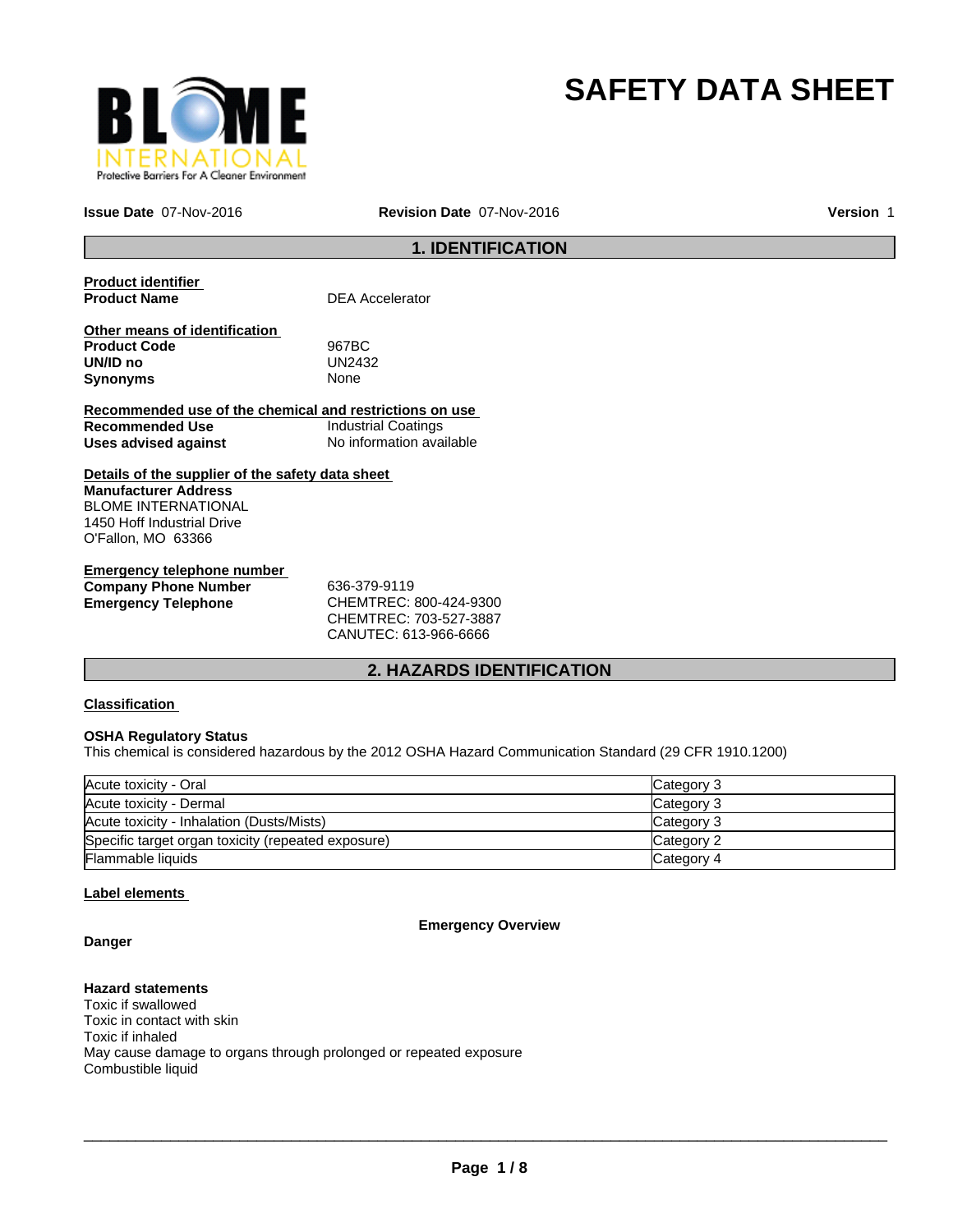

**Appearance** clear liquid **Physical state** liquid **Odor** Amine

 $\overline{\phantom{a}}$  ,  $\overline{\phantom{a}}$  ,  $\overline{\phantom{a}}$  ,  $\overline{\phantom{a}}$  ,  $\overline{\phantom{a}}$  ,  $\overline{\phantom{a}}$  ,  $\overline{\phantom{a}}$  ,  $\overline{\phantom{a}}$  ,  $\overline{\phantom{a}}$  ,  $\overline{\phantom{a}}$  ,  $\overline{\phantom{a}}$  ,  $\overline{\phantom{a}}$  ,  $\overline{\phantom{a}}$  ,  $\overline{\phantom{a}}$  ,  $\overline{\phantom{a}}$  ,  $\overline{\phantom{a}}$ 

## **Precautionary Statements - Prevention**

Wash face, hands and any exposed skin thoroughly after handling Do not eat, drink or smoke when using this product Wear protective gloves/protective clothing/eye protection/face protection Use only outdoors or in a well-ventilated area Do not breathe dust/fume/gas/mist/vapors/spray Keep away from heat/sparks/open flames/hot surfaces. - No smoking Keep cool

## **Precautionary Statements - Response**

Specific treatment (see .? on this label) Get medical advice/attention if you feel unwell IF ON SKIN: Wash with plenty of soap and water Call a POISON CENTER or doctor/physician if you feel unwell Remove/Take off immediately all contaminated clothing Wash contaminated clothing before reuse IF INHALED: Remove victim to fresh air and keep at rest in a position comfortable for breathing Call a POISON CENTER or doctor/physician IF SWALLOWED: Immediately call a POISON CENTER or doctor/physician Rinse mouth In case of fire: Use CO2, dry chemical, or foam for extinction

## **Precautionary Statements - Storage**

Store locked up Store in a well-ventilated place. Keep container tightly closed

## **Precautionary Statements - Disposal**

Dispose of contents/container to an approved waste disposal plant

## **Hazards not otherwise classified (HNOC)**

Not applicable

#### **Other Information**

RAPIDLY ABSORBED THROUGH SKIN. Toxic to aquatic life.

#### **Unknown acute toxicity**

0% of the mixture consists of ingredient(s) of unknown toxicity

## **3. COMPOSITION/INFORMATION ON INGREDIENTS**

#### **Substance**

Not applicable

#### **Mixture**

| ∵:hemica<br><b>Name</b>                                                                       | CAS No                | $\mathbf{a}$<br>Mainhi      |
|-----------------------------------------------------------------------------------------------|-----------------------|-----------------------------|
| <br>$\overline{\phantom{0}}$<br>Diethvlaniline<br>N.I                                         | -66<br>ົ^ 1<br>. - UU | 10 <sup>2</sup><br>60<br>υu |
| ) of composition has been withheld as a trade secret<br>*The exact percentage (concentration) |                       |                             |

The exact percentage (concentration) of composition has been withheld as a trade secret.

## **4. FIRST AID MEASURES**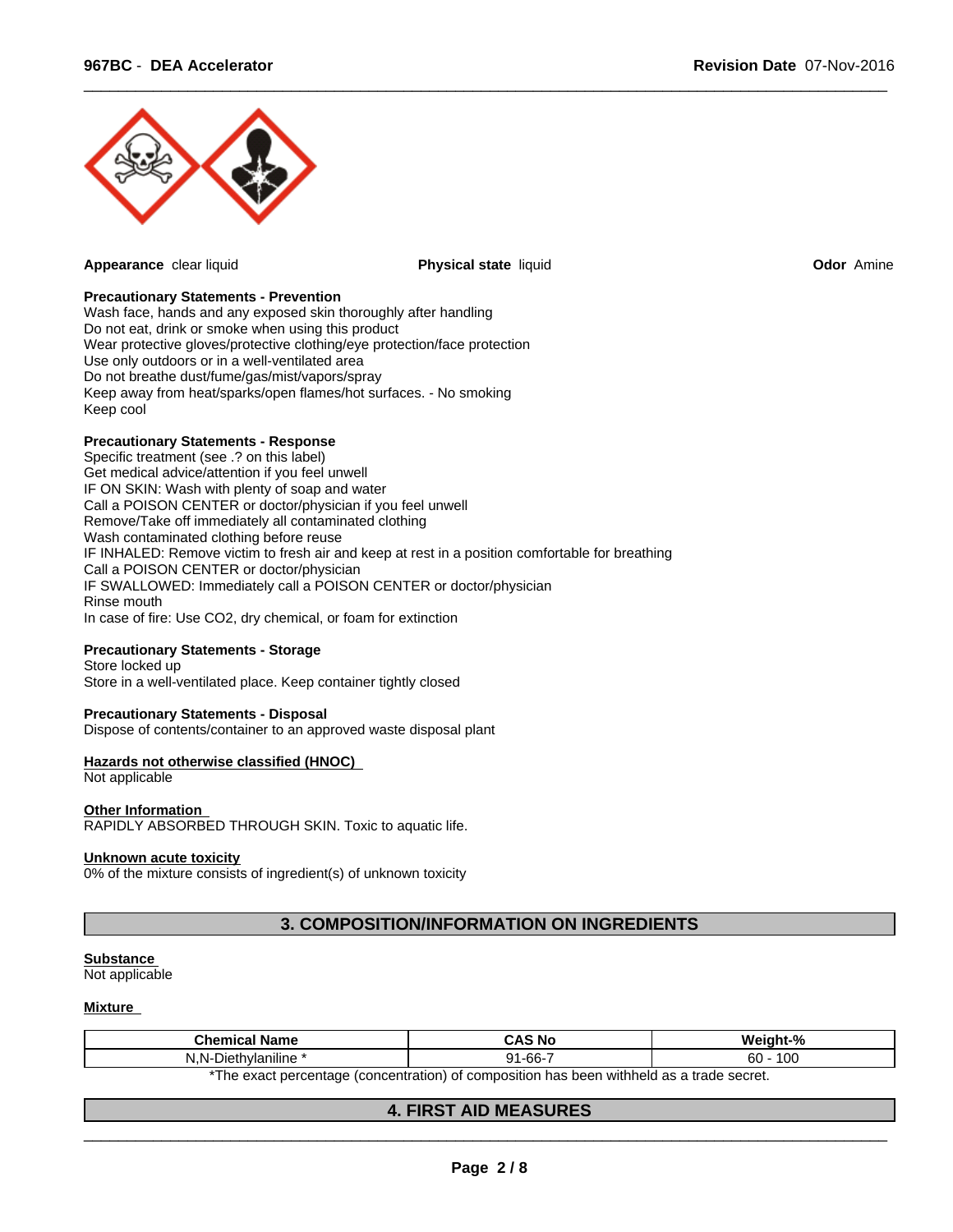#### **Description of first aid measures**

| <b>General advice</b>                                       | In case of accident or unwellness, seek medical advice immediately (show directions for<br>use or safety data sheet if possible). If symptoms persist, call a physician.                                                     |
|-------------------------------------------------------------|------------------------------------------------------------------------------------------------------------------------------------------------------------------------------------------------------------------------------|
| Eye contact                                                 | Keep eye wide open while rinsing. Immediately flush with plenty of water. After initial<br>flushing, remove any contact lenses and continue flushing for at least 15 minutes. If<br>symptoms persist, call a physician.      |
| <b>Skin contact</b>                                         | Wash off immediately with soap and plenty of water while removing all contaminated<br>clothes and shoes. If symptoms persist, call a physician. Wash contaminated clothing<br>before reuse.                                  |
| <b>Inhalation</b>                                           | Remove to fresh air. If breathing is irregular or stopped, administer artificial respiration.<br>Avoid direct contact with skin. Use barrier to give mouth-to-mouth resuscitation. If<br>symptoms persist, call a physician. |
| Ingestion                                                   | Call a physician or poison control center immediately. Do not induce vomiting without<br>medical advice. Rinse mouth. Never give anything by mouth to an unconscious person.                                                 |
| Self-protection of the first aider                          | Remove all sources of ignition. Use personal protective equipment as required.                                                                                                                                               |
| Most important symptoms and effects, both acute and delayed |                                                                                                                                                                                                                              |
| <b>Symptoms</b>                                             | May cause redness and tearing of the eyes. Coughing and/ or wheezing. The absorption of<br>this product into the body may lead to the formation of methemoglobin that, in sufficient<br>concentration, causes cyanosis.      |
|                                                             | Indication of any immediate medical attention and special treatment needed                                                                                                                                                   |
| Note to physicians                                          | Treat symptomatically.                                                                                                                                                                                                       |
|                                                             | <b>5. FIRE-FIGHTING MEASURES</b>                                                                                                                                                                                             |

 $\overline{\phantom{a}}$  ,  $\overline{\phantom{a}}$  ,  $\overline{\phantom{a}}$  ,  $\overline{\phantom{a}}$  ,  $\overline{\phantom{a}}$  ,  $\overline{\phantom{a}}$  ,  $\overline{\phantom{a}}$  ,  $\overline{\phantom{a}}$  ,  $\overline{\phantom{a}}$  ,  $\overline{\phantom{a}}$  ,  $\overline{\phantom{a}}$  ,  $\overline{\phantom{a}}$  ,  $\overline{\phantom{a}}$  ,  $\overline{\phantom{a}}$  ,  $\overline{\phantom{a}}$  ,  $\overline{\phantom{a}}$ 

#### **Suitable extinguishing media**

Use extinguishing measures that are appropriate to local circumstances and the surrounding environment. Dry chemical. Carbon dioxide (CO2). Water spray (fog). Alcohol resistant foam.

#### **Unsuitable extinguishing media** No information available.

## **Specific hazards arising from the chemical**

Thermal decomposition can lead to release of irritating and toxic gases and vapors. Keep product and empty container away from heat and sources of ignition.

## **Explosion data**

**Sensitivity to Mechanical Impact** None. **Sensitivity to Static Discharge** None.

## **Protective equipment and precautions for firefighters**

As in any fire, wear self-contained breathing apparatus pressure-demand, MSHA/NIOSH (approved or equivalent) and full protective gear.

## **6. ACCIDENTAL RELEASE MEASURES**

## **Personal precautions, protective equipment and emergency procedures**

**Personal precautions** Remove all sources of ignition. Evacuate personnel to safe areas. Ensure adequate ventilation, especially in confined areas. Use personal protective equipment as required. Keep people away from and upwind of spill/leak.

## **Environmental precautions**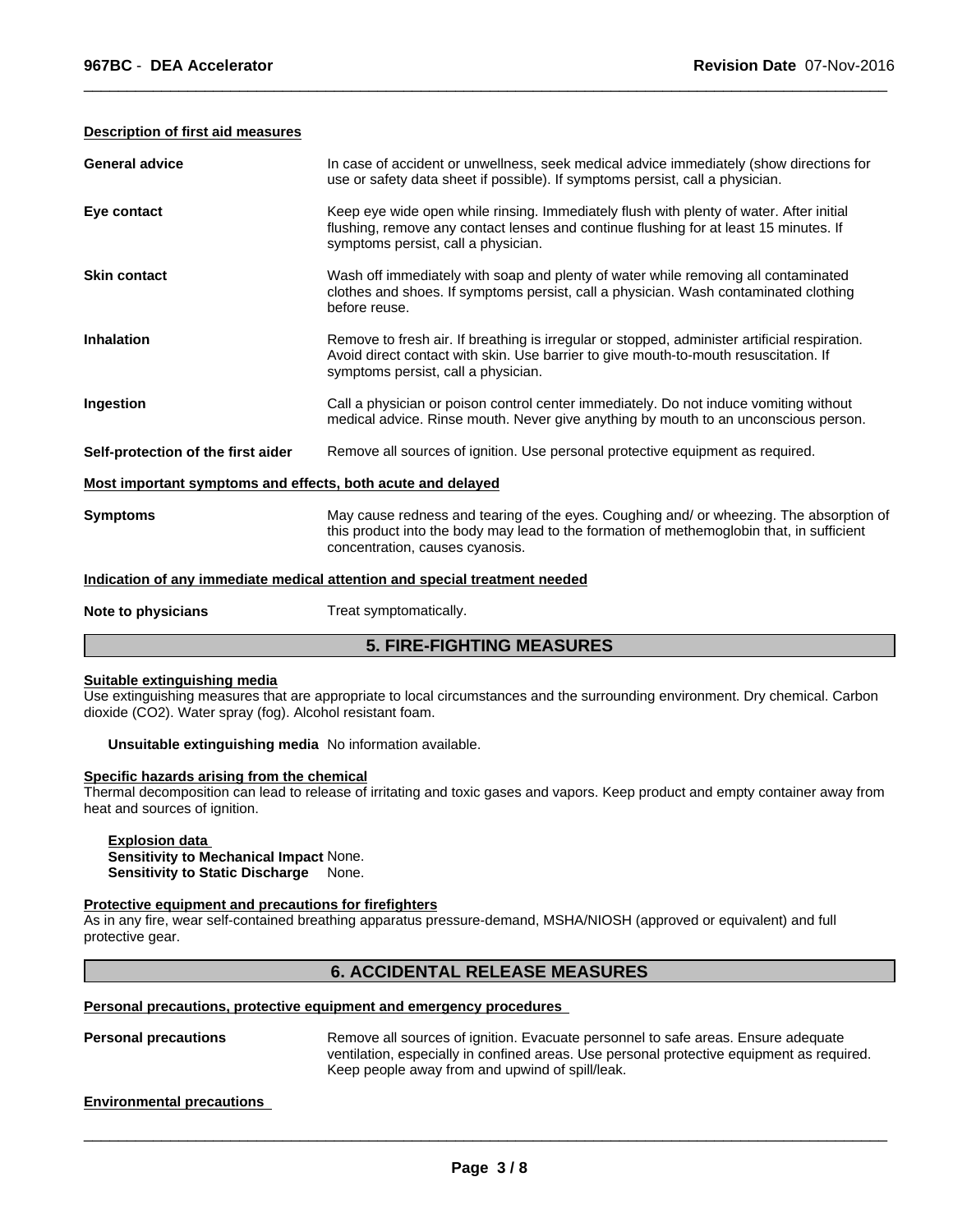| <b>Environmental precautions</b>                             | Prevent further leakage or spillage if safe to do so. Prevent product from entering drains. Do<br>not flush into surface water or sanitary sewer system.                                                                                                                                                                                               |  |  |
|--------------------------------------------------------------|--------------------------------------------------------------------------------------------------------------------------------------------------------------------------------------------------------------------------------------------------------------------------------------------------------------------------------------------------------|--|--|
| Methods and material for containment and cleaning up         |                                                                                                                                                                                                                                                                                                                                                        |  |  |
| <b>Methods for containment</b>                               | Prevent further leakage or spillage if safe to do so. Cover powder spill with plastic sheet or<br>tarp to minimize spreading. Dike far ahead of liquid spill for later disposal.                                                                                                                                                                       |  |  |
| Methods for cleaning up                                      | Dam up. Soak up with inert absorbent material. Pick up and transfer to properly labeled<br>containers.                                                                                                                                                                                                                                                 |  |  |
|                                                              | 7. HANDLING AND STORAGE                                                                                                                                                                                                                                                                                                                                |  |  |
| <b>Precautions for safe handling</b>                         |                                                                                                                                                                                                                                                                                                                                                        |  |  |
| Advice on safe handling                                      | Avoid contact with skin, eyes or clothing. Use personal protective equipment as required.<br>Wash contaminated clothing before reuse. Do not breathe dust/fume/gas/mist/vapors/spray.<br>Do not eat, drink or smoke when using this product. Use with local exhaust ventilation.<br>Keep away from heat/sparks/open flames/hot surfaces. - No smoking. |  |  |
| Conditions for safe storage, including any incompatibilities |                                                                                                                                                                                                                                                                                                                                                        |  |  |
| <b>Storage Conditions</b>                                    | Keep containers tightly closed in a dry, cool and well-ventilated place. Keep in properly<br>labeled containers. Keep away from heat, sparks, flame and other sources of ignition (i.e.,<br>pilot lights, electric motors and static electricity).                                                                                                     |  |  |
| Incompatible materials                                       | Strong acids. Strong oxidizing agents. Strong bases.                                                                                                                                                                                                                                                                                                   |  |  |
|                                                              | 8. EXPOSURE CONTROLS/PERSONAL PROTECTION                                                                                                                                                                                                                                                                                                               |  |  |
| <b>Control parameters</b>                                    |                                                                                                                                                                                                                                                                                                                                                        |  |  |
| <b>Exposure Guidelines</b>                                   | This product, as supplied, does not contain any hazardous materials with occupational<br>exposure limits established by the region specific regulatory bodies.                                                                                                                                                                                         |  |  |
| <b>Appropriate engineering controls</b>                      |                                                                                                                                                                                                                                                                                                                                                        |  |  |
| <b>Engineering Controls</b>                                  | Showers<br>Eyewash stations<br>Ventilation systems.                                                                                                                                                                                                                                                                                                    |  |  |
|                                                              | Individual protection measures, such as personal protective equipment                                                                                                                                                                                                                                                                                  |  |  |
| <b>Eye/face protection</b>                                   | Wear safety glasses with side shields (or goggles).                                                                                                                                                                                                                                                                                                    |  |  |
| Skin and body protection                                     | Wear protective gloves and protective clothing.                                                                                                                                                                                                                                                                                                        |  |  |
| <b>Respiratory protection</b>                                | If exposure limits are exceeded or irritation is experienced, NIOSH/MSHA approved<br>respiratory protection should be worn. Positive-pressure supplied air respirators may be<br>required for high airborne contaminant concentrations. Respiratory protection must be<br>provided in accordance with current local regulations.                       |  |  |
| <b>General Hygiene Considerations</b>                        | When using do not eat, drink or smoke. Regular cleaning of equipment, work area and<br>clothing is recommended. Avoid contact with skin, eyes or clothing. Wash hands thoroughly<br>after handling. Keep away from food, drink and animal feeding stuffs.                                                                                              |  |  |
|                                                              |                                                                                                                                                                                                                                                                                                                                                        |  |  |

 $\overline{\phantom{a}}$  ,  $\overline{\phantom{a}}$  ,  $\overline{\phantom{a}}$  ,  $\overline{\phantom{a}}$  ,  $\overline{\phantom{a}}$  ,  $\overline{\phantom{a}}$  ,  $\overline{\phantom{a}}$  ,  $\overline{\phantom{a}}$  ,  $\overline{\phantom{a}}$  ,  $\overline{\phantom{a}}$  ,  $\overline{\phantom{a}}$  ,  $\overline{\phantom{a}}$  ,  $\overline{\phantom{a}}$  ,  $\overline{\phantom{a}}$  ,  $\overline{\phantom{a}}$  ,  $\overline{\phantom{a}}$ 

## **9. PHYSICAL AND CHEMICAL PROPERTIES**

## **Information on basic physical and chemical properties**

**Physical state** liquid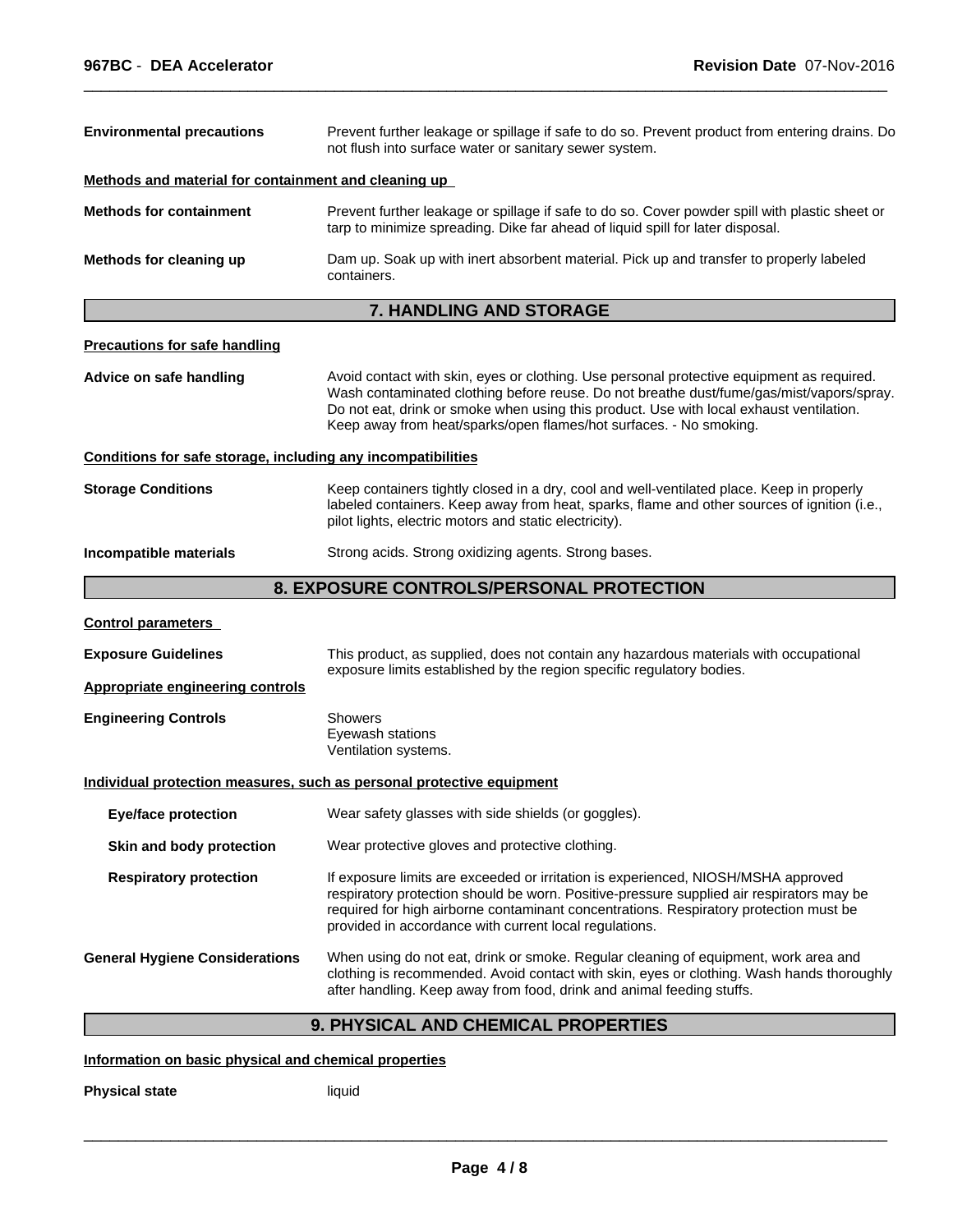| Appearance<br>Color                                                                                                  | clear liquid<br>light yellow                                                                                                             | Odor<br><b>Odor threshold</b> | Amine<br>No information available |
|----------------------------------------------------------------------------------------------------------------------|------------------------------------------------------------------------------------------------------------------------------------------|-------------------------------|-----------------------------------|
| <b>Property</b><br>рH<br>Melting point / freezing point                                                              | Values<br>>7<br>No information available                                                                                                 | Remarks • Method              |                                   |
| Boiling point / boiling range                                                                                        | 216 °C / 421 °F                                                                                                                          |                               |                                   |
| <b>Flash point</b>                                                                                                   | 88 °C / 190 °F                                                                                                                           | Tag Closed Cup                |                                   |
| <b>Evaporation rate</b>                                                                                              | No information available                                                                                                                 |                               |                                   |
| Flammability (solid, gas)                                                                                            | No information available                                                                                                                 |                               |                                   |
| <b>Flammability Limit in Air</b>                                                                                     |                                                                                                                                          |                               |                                   |
| <b>Upper flammability limit:</b>                                                                                     | No information available<br>No information available                                                                                     |                               |                                   |
| Lower flammability limit:<br>Vapor pressure                                                                          | 19 Pa                                                                                                                                    | @ 25 °C                       |                                   |
| <b>Vapor density</b>                                                                                                 | 5.2                                                                                                                                      |                               |                                   |
| <b>Relative density</b>                                                                                              | 0.93                                                                                                                                     |                               |                                   |
| <b>Water solubility</b>                                                                                              | negligible                                                                                                                               |                               |                                   |
| Solubility in other solvents                                                                                         | No information available                                                                                                                 |                               |                                   |
| <b>Partition coefficient</b>                                                                                         | 3.31                                                                                                                                     |                               |                                   |
| <b>Autoignition temperature</b>                                                                                      | 630 °C / 1166 °F                                                                                                                         |                               |                                   |
| <b>Decomposition temperature</b>                                                                                     | No information available                                                                                                                 |                               |                                   |
| <b>Kinematic viscosity</b>                                                                                           | No information available                                                                                                                 |                               |                                   |
| <b>Dynamic viscosity</b>                                                                                             | No information available                                                                                                                 |                               |                                   |
| <b>Explosive properties</b><br><b>Oxidizing properties</b>                                                           | No information available<br>No information available                                                                                     |                               |                                   |
| <b>Other Information</b>                                                                                             |                                                                                                                                          |                               |                                   |
| <b>Softening point</b><br><b>Molecular weight</b><br><b>VOC Content (%)</b><br><b>Density</b><br><b>Bulk density</b> | No information available<br>No information available<br>No information available<br>No information available<br>No information available |                               |                                   |

 $\overline{\phantom{a}}$  ,  $\overline{\phantom{a}}$  ,  $\overline{\phantom{a}}$  ,  $\overline{\phantom{a}}$  ,  $\overline{\phantom{a}}$  ,  $\overline{\phantom{a}}$  ,  $\overline{\phantom{a}}$  ,  $\overline{\phantom{a}}$  ,  $\overline{\phantom{a}}$  ,  $\overline{\phantom{a}}$  ,  $\overline{\phantom{a}}$  ,  $\overline{\phantom{a}}$  ,  $\overline{\phantom{a}}$  ,  $\overline{\phantom{a}}$  ,  $\overline{\phantom{a}}$  ,  $\overline{\phantom{a}}$ 

## **10. STABILITY AND REACTIVITY**

#### **Reactivity**  No data available

**Chemical stability** Stable under recommended storage conditions. **Possibility of Hazardous Reactions** None under normal processing.<br>Hazardous polymerization Hazardous polymerization does not occur.

**Conditions to avoid** Heat, flames and sparks. Incompatible materials. **Incompatible materials** Strong acids. Strong oxidizing agents. Strong bases. **Hazardous Decomposition Products** Thermal decomposition can lead to release of irritating and toxic gases and vapors.

## **11. TOXICOLOGICAL INFORMATION**

## **Information on likely routes of exposure**

## **Product Information**

| <b>Inhalation</b> | Toxic by inhalation. May cause irritation of respiratory tract.   |
|-------------------|-------------------------------------------------------------------|
| Eye contact       | Based on available data, the classification criteria are not met. |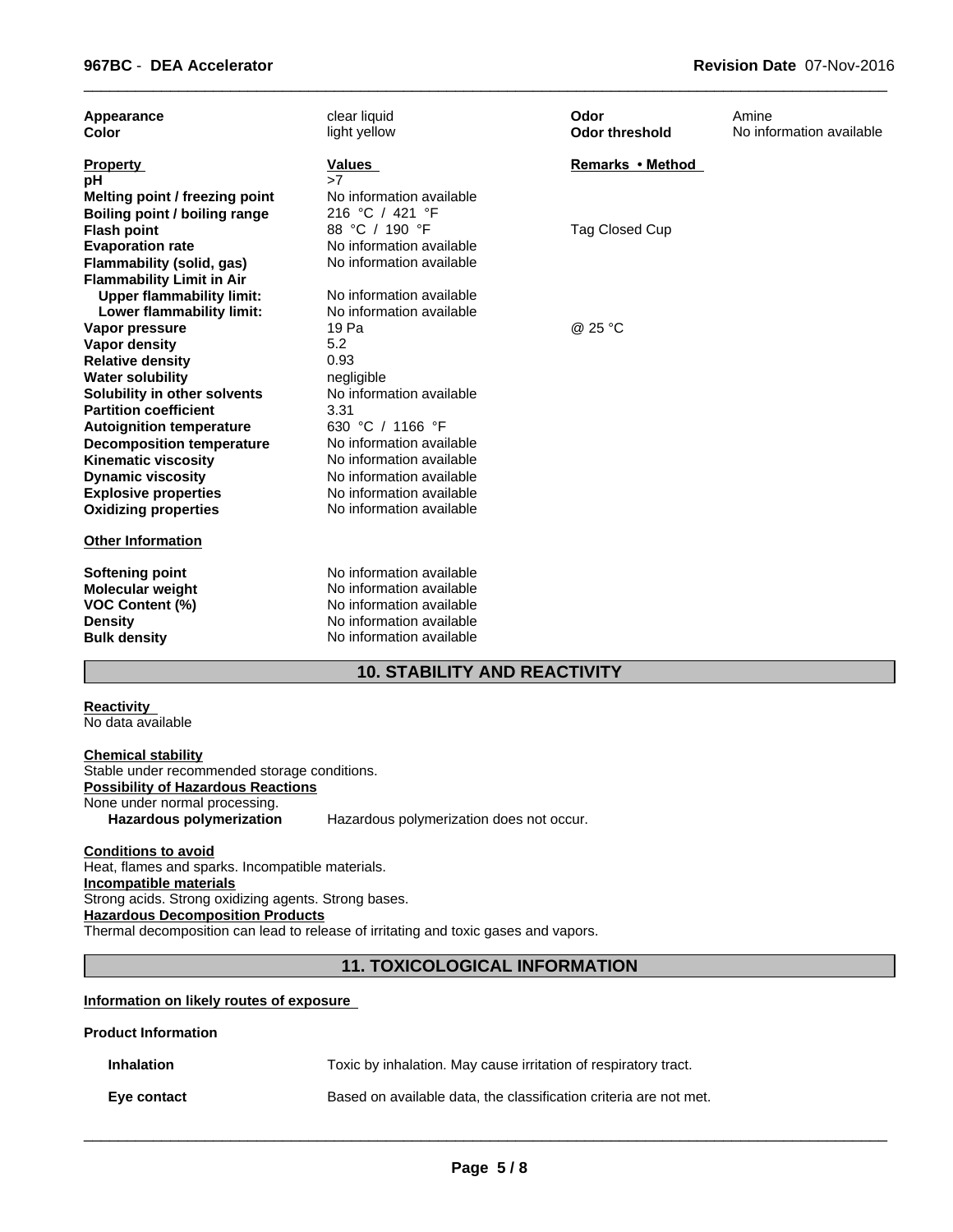**Skin contact** Toxic in contact with skin.

**Ingestion** Toxic if swallowed.

| <b>Chemical Name</b> | Oral LD50            | <b>Dermal LD50</b>  | <b>Inhalation LC50</b>                     |
|----------------------|----------------------|---------------------|--------------------------------------------|
| N, N-Diethylaniline  | Rat<br>$= 606$ mg/kg | Rat<br>. 5000 mg/kg | ، Rat '<br>1920 mg/m $3$<br>⊢4 h<br>-<br>- |
| $ 91 - 66 - 7$       |                      |                     |                                            |

#### **Information on toxicological effects**

**Symptoms** The absorption of this product into the body may lead to the formation of methemoglobin that, in sufficient concentration, causes cyanosis. Liquid, aerosols and vapors of this product are irritating and can cause pain, tearing, reddening and swelling accompanied by a stinging sensation and/or a feeling like that of fine dust in the eyes. Coughing and/ or wheezing.

 $\overline{\phantom{a}}$  ,  $\overline{\phantom{a}}$  ,  $\overline{\phantom{a}}$  ,  $\overline{\phantom{a}}$  ,  $\overline{\phantom{a}}$  ,  $\overline{\phantom{a}}$  ,  $\overline{\phantom{a}}$  ,  $\overline{\phantom{a}}$  ,  $\overline{\phantom{a}}$  ,  $\overline{\phantom{a}}$  ,  $\overline{\phantom{a}}$  ,  $\overline{\phantom{a}}$  ,  $\overline{\phantom{a}}$  ,  $\overline{\phantom{a}}$  ,  $\overline{\phantom{a}}$  ,  $\overline{\phantom{a}}$ 

#### **Delayed and immediate effects as well as chronic effects from short and long-term exposure**

| <b>Sensitization</b>          | Based on available data, the classification criteria are not met. |
|-------------------------------|-------------------------------------------------------------------|
| Germ cell mutagenicity        | Based on available data, the classification criteria are not met. |
| Carcinogenicity               | Based on available data, the classification criteria are not met. |
| <b>Reproductive toxicity</b>  | Based on available data, the classification criteria are not met. |
| <b>STOT - single exposure</b> | Based on available data, the classification criteria are not met. |
| STOT - repeated exposure      | May cause disorder and damage to the. blood.                      |
| <b>Chronic toxicity</b>       | Avoid repeated exposure.                                          |
| <b>Target Organ Effects</b>   | blood.                                                            |
| <b>Aspiration hazard</b>      | Based on available data, the classification criteria are not met. |

## **Numerical measures of toxicity - Product Information**

#### **The following values are calculated based on chapter 3.1 of the GHS document** .

| ATEmix (oral)                 | 100.00 mg/kg |
|-------------------------------|--------------|
| ATEmix (dermal)               | 300.00 mg/kg |
| ATEmix (inhalation-dust/mist) | 0.50 ma/l    |

## **12. ECOLOGICAL INFORMATION**

#### **Ecotoxicity**

Toxic to aquatic life

0 % of the mixture consists of components(s) of unknown hazards to the aquatic environment

| <b>Chemical Name</b> | Algae/aguatic plants | Fish                              | Crustacea                              |
|----------------------|----------------------|-----------------------------------|----------------------------------------|
| N.N-Diethylaniline   |                      | 16.4: 96 h Pimephales promelas    | $11.0 - 1.6$ : 48 h Daphnia magna mg/L |
| $91 - 66 - 7$        |                      | mg/L LC50 flow-through 38.5: 96 h | EC50 semi-static 35.4: 24 h            |
|                      |                      | Oncorhynchus mykiss mg/L LC50     | Daphnia magna mg/L EC50                |

## **Persistence and degradability**

No information available.

#### **Bioaccumulation**

Bioaccumulative potential.

| <b>Chemical Name</b>               | coefficient<br>artition<br>יי |
|------------------------------------|-------------------------------|
| Diethylaniline<br>- N-.<br>N<br>w. | ົ່<br>ا د.د                   |
| $91 - 66 - 7$                      |                               |

#### **Other adverse effects**

No information available

## **13. DISPOSAL CONSIDERATIONS**

## **Waste treatment methods**

**Disposal of wastes Disposal should be in accordance with applicable regional, national and local laws and <b>Disposal** should be in accordance with applicable regional, national and local laws and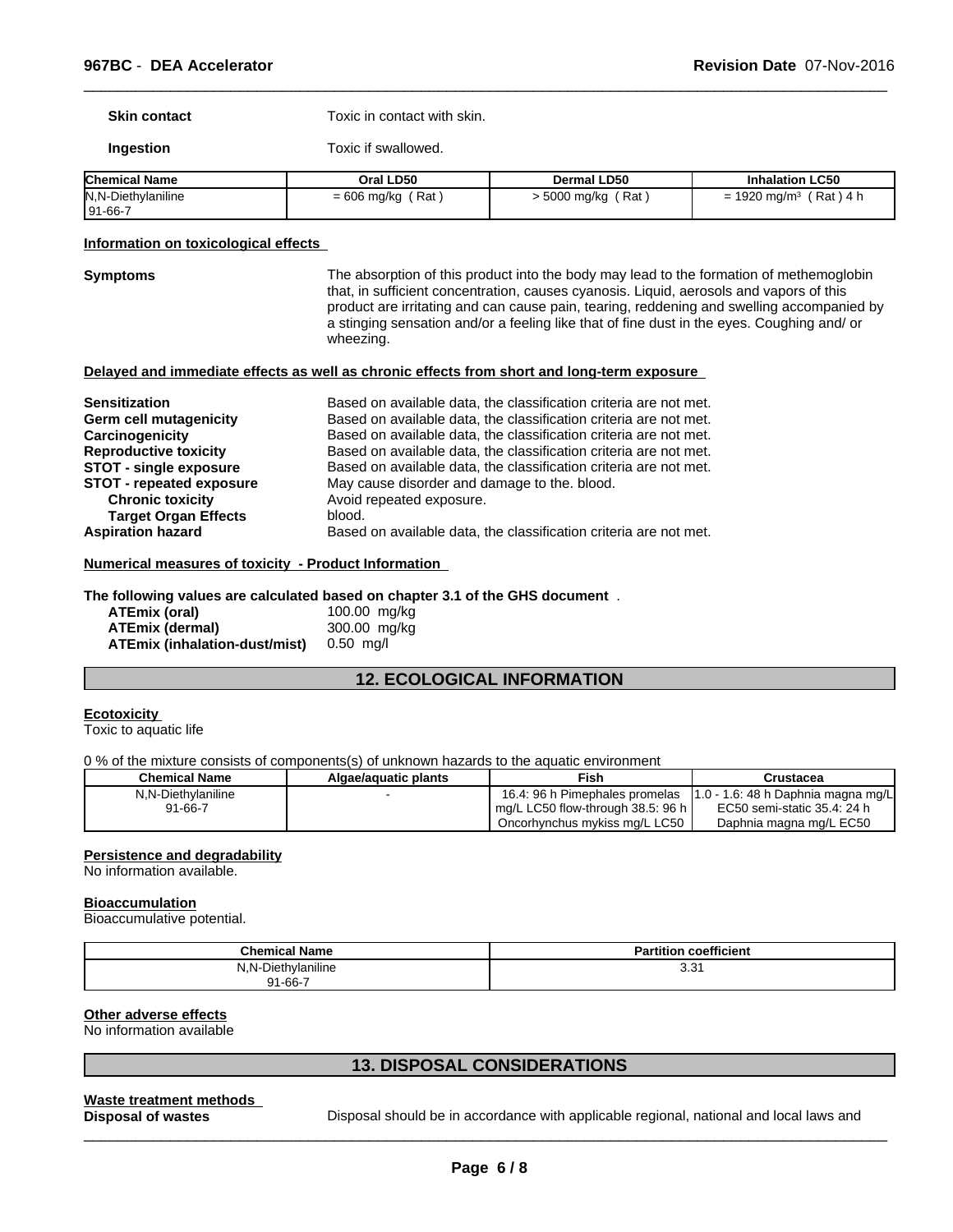|                        | regulations.            |
|------------------------|-------------------------|
| Contaminated packaging | Do not reuse container. |
| US EPA Waste Number    | U122                    |
|                        |                         |

## **14. TRANSPORT INFORMATION**

 $\overline{\phantom{a}}$  ,  $\overline{\phantom{a}}$  ,  $\overline{\phantom{a}}$  ,  $\overline{\phantom{a}}$  ,  $\overline{\phantom{a}}$  ,  $\overline{\phantom{a}}$  ,  $\overline{\phantom{a}}$  ,  $\overline{\phantom{a}}$  ,  $\overline{\phantom{a}}$  ,  $\overline{\phantom{a}}$  ,  $\overline{\phantom{a}}$  ,  $\overline{\phantom{a}}$  ,  $\overline{\phantom{a}}$  ,  $\overline{\phantom{a}}$  ,  $\overline{\phantom{a}}$  ,  $\overline{\phantom{a}}$ 

| DOT                                                                                                                                                                                    |                                                                                                           |
|----------------------------------------------------------------------------------------------------------------------------------------------------------------------------------------|-----------------------------------------------------------------------------------------------------------|
| UN/ID no<br>Proper shipping name<br><b>Hazard Class</b><br><b>Packing Group</b><br><b>Special Provisions</b><br><b>Description</b><br><b>Emergency Response Guide</b><br><b>Number</b> | UN2432<br>N,N-Diethylaniline<br>6.1<br>III<br>IB3, T4, TP1<br>UN2432, N.N-Diethylaniline, 6.1, III<br>153 |
| <u>TDG</u>                                                                                                                                                                             |                                                                                                           |
| UN/ID no                                                                                                                                                                               | UN2432                                                                                                    |
| Proper shipping name                                                                                                                                                                   | N,N-Diethylaniline                                                                                        |
| <b>Hazard Class</b>                                                                                                                                                                    | 6.1                                                                                                       |
| <b>Packing Group</b>                                                                                                                                                                   | Ш                                                                                                         |
| <b>Description</b>                                                                                                                                                                     | UN2432, N, N-Diethylaniline, 6.1, III                                                                     |
| <u>IATA</u>                                                                                                                                                                            |                                                                                                           |
| UN/ID no                                                                                                                                                                               | <b>UN2432</b>                                                                                             |
| Proper shipping name                                                                                                                                                                   | N,N-Diethylaniline                                                                                        |
| <b>Hazard Class</b>                                                                                                                                                                    | 6.1                                                                                                       |
| <b>Packing Group</b>                                                                                                                                                                   | Ш                                                                                                         |
| <b>ERG Code</b>                                                                                                                                                                        | 6L                                                                                                        |
| <b>Special Provisions</b>                                                                                                                                                              | A113                                                                                                      |
| <b>Description</b>                                                                                                                                                                     | UN2432, N,N-Diethylaniline, 6.1, III                                                                      |
| IMDG                                                                                                                                                                                   |                                                                                                           |
| UN/ID no                                                                                                                                                                               | <b>UN2432</b>                                                                                             |
| Proper shipping name                                                                                                                                                                   | N,N-Diethylaniline                                                                                        |
| <b>Hazard Class</b>                                                                                                                                                                    | 6.1                                                                                                       |
| <b>Packing Group</b>                                                                                                                                                                   | Ш                                                                                                         |
| EmS-No                                                                                                                                                                                 | F-A, S-A                                                                                                  |
| <b>Special Provisions</b>                                                                                                                                                              | 279                                                                                                       |

## **Description** UN2432, N,N-Diethylaniline, 6.1, III

## **15. REGULATORY INFORMATION**

| International Inventories |          |
|---------------------------|----------|
| <b>TSCA</b>               | Complies |
| <b>DSL/NDSL</b>           | Complies |
| <b>EINECS/ELINCS</b>      | Complies |
| <b>IECSC</b>              | Complies |
| <b>KECL</b>               | Complies |
| <b>PICCS</b>              | Complies |
| <b>AICS</b>               | Complies |

## **Legend:**

**TSCA** - United States Toxic Substances Control Act Section 8(b) Inventory **DSL/NDSL** - Canadian Domestic Substances List/Non-Domestic Substances List **EINECS/ELINCS** - European Inventory of Existing Chemical Substances/European List of Notified Chemical Substances **ENCS** - Japan Existing and New Chemical Substances